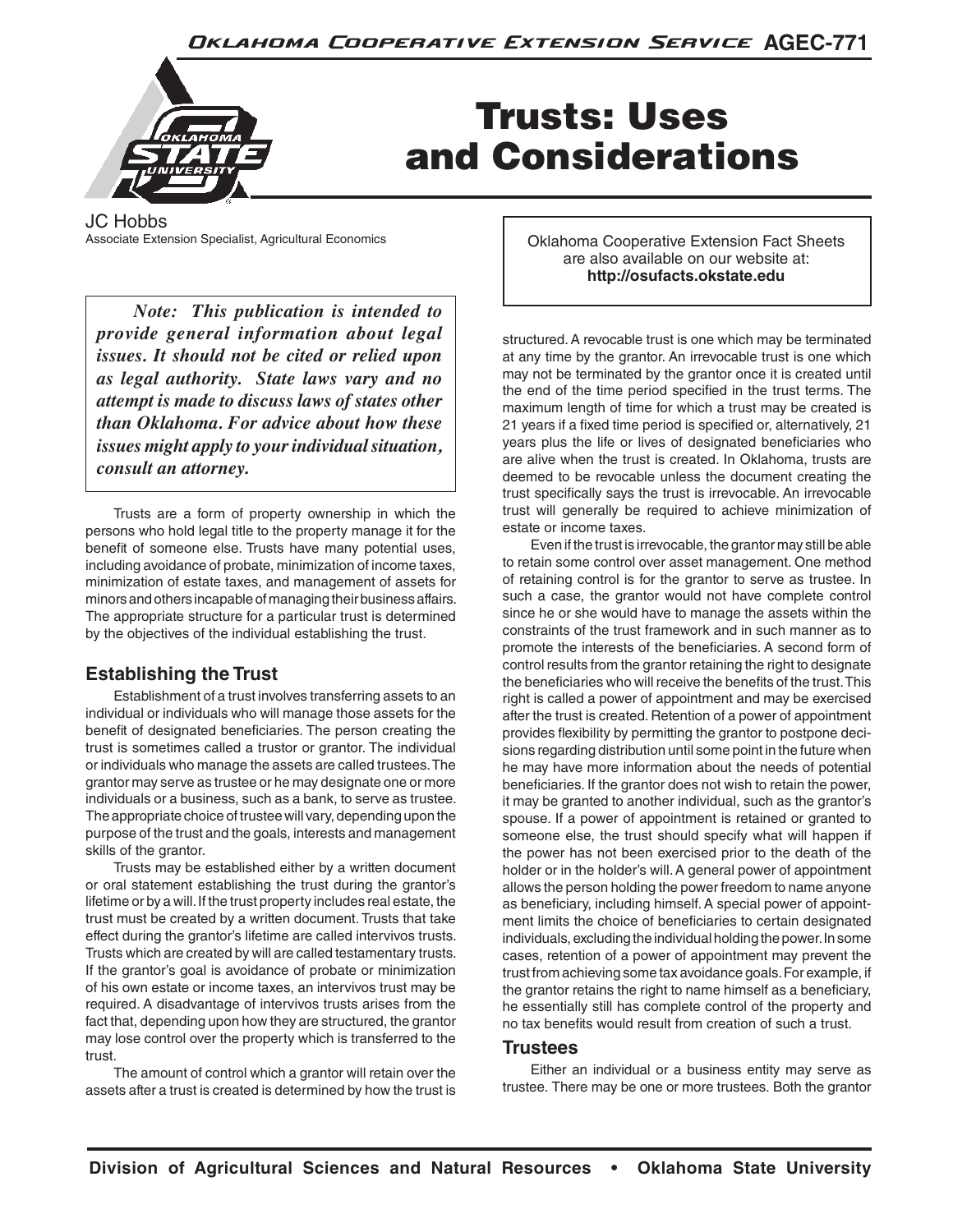and the beneficiary are eligible to serve as trustee, but it may be desirable for tax and other reasons to name an independent trustee. If an individual is named as trustee, a secondary trustee should be named to take charge in case of the death of the primary trustee. It may also be desirable to name a secondary trustee if an institutional trustee is named since the bank or other institutional trustee may eventually cease to exist. Many banks and other financial institutions have trust departments and offer trust management services. A fee is generally charged for those services. One advantage of using a corporate trustee, such as a bank, is that the bank probably employs individuals who are experienced in trust management. A disadvantage of using a corporate trustee is that the trustee fees may significantly diminish trust income or principal.

Trustees are held to the same standard of care in investing trust assets as a prudent, intelligent person would use in managing his or her own affairs. They must consider both the probable safety and the probable income of the investments they make. They are not permitted to speculate with trust assets. Unless the trust instrument permits it, the trustee may not buy trust property or sell property to the trust or lend trust funds to himself or commingle trust funds with his own individual funds. However, banks acting as trustees may obtain approval to maintain common trust fund accounts in which funds from several trusts are combined and used by the bank in the same manner as deposits in other accounts. This permits the bank to minimize the costs of managing small trust accounts. In such cases, the bank still has a duty to keep records of the status of each trust and to account for the administration of each trust to the beneficiaries.

The grantor of the trust may specify in the document creating the trust that the trustee will not be held to some or all of the duties, restrictions and liabilities which would otherwise be imposed or may designate additional restrictions and liabilities. If too many restrictions are placed upon the trustee, it may be difficult to find someone who is willing to serve as trustee. On the other hand, the duties and restrictions normally imposed by statute are designed to protect the interests of the beneficiary and insure that the grantor's objectives are achieved.

#### **Uses of Trusts**

#### **Transferring Income**

Each trust is generally treated as a separate income tax entity. However, multiple trusts with the same grantor and same beneficiary may be treated as one trust for income tax purposes if the I.R.S. can show that the principal purpose of the multiple trust arrangement is tax avoidance. Trusts are allowed a deduction for payments to beneficiaries and beneficiaries report that amount as income. The 1986 Tax Reform Act reduced the ability to lower marginal tax rates by splitting income between trusts.

One potential use of trusts is transfer of income from parents to minor children. Such transfers can result in lower income taxes if the children are in lower marginal tax brackets than their parents. Care should be taken in structuring trusts to achieve such an objective since the income will be taxed to the parents if they continue to exercise control over the property and the income it generates. However, the grantor parents may act as trustees without adverse income tax consequences

as long as the trustees are not given excessive control powers. Grantors will be treated as owners of trust property (and taxed on its income) if they 1) retain a right to have the trust principal returned within ten years after the trust is established, 2) have discretion to distribute income, principal or both as they please, 3) have extensive administrative controls under which they can benefit, 4) have the power to revoke the trust, or 5) have the power to distribute income to themselves or their spouses. A trustee other than the grantor will be treated as owner of the trust property to the extent he or she has the power, acting alone, to transfer trust principal or income to himself or herself.

In determining whether income will be taxable to the minor or to his parents, the I.R.S. will look at the economic realities of the arrangement. If the income is used to satisfy the parents' legal obligation to support their child (to provide food, clothing, shelter, and other necessities) or if the income is used by the parents for their personal benefit, the income will be taxable to the parents.

The types of income which may be transferred through trusts are investment income (by transferring the income producing assets to the trust) or business income (by transferring partial or total ownership of the business to the trust). Salaries and personal service income may not be transferred for income tax purposes.

Parents sometimes attempt to transfer income by opening a bank account with one parent named as trustee for the benefit of their child. This is sometimes called a tentative or Totten trust but is not a satisfactory method of transferring income. This type of arrangement is completely revocable and, consequently, there are no income, gift, or estate tax benefits. Income from the account is still taxable to the parents.

One type of trust which previously was frequently used to transfer income to children is called a Clifford trust. Clifford trusts were frequently used to create an educational fund to pay college expenses. In establishing a Clifford trust, the parent transferred property to the trust for a period of at least 10 years. The trust held the property for the designated time period and accumulated the income for the benefit of the child beneficiary. At the end of the specified time period, the property originally transferred to the trust was returned to the parent. The income went to the child. Previously, if such a procedure was followed, the income was taxable to the child rather than the parent while the trust was in effect. If the parent was in a higher income tax bracket than the child, total income taxes declined.

The important requirements were: 1) the property was transferred to the trust for at least 10 years, 2) the trust was irrevocable during that time period, 3) the grantor could not borrow from the trust without adequate income and security and 4) the income accrued for the benefit of the child rather than the parent. The popularity of the Clifford trust resulted from its relatively short duration and the fact that the principal eventually reverted to the grantor.

The 1986 Tax Reform Act greatly restricted the ability of parents to use trusts to reduce marginal tax rates by transferring income to minor children in lower tax brackets. First, the differential between minimum and maximum tax rates is much less than under the previous system so the maximum potential savings are less. Secondly, there are fewer brackets, so there is a greater likelihood that children and parents may already be in the same marginal rate bracket. Thirdly, the tax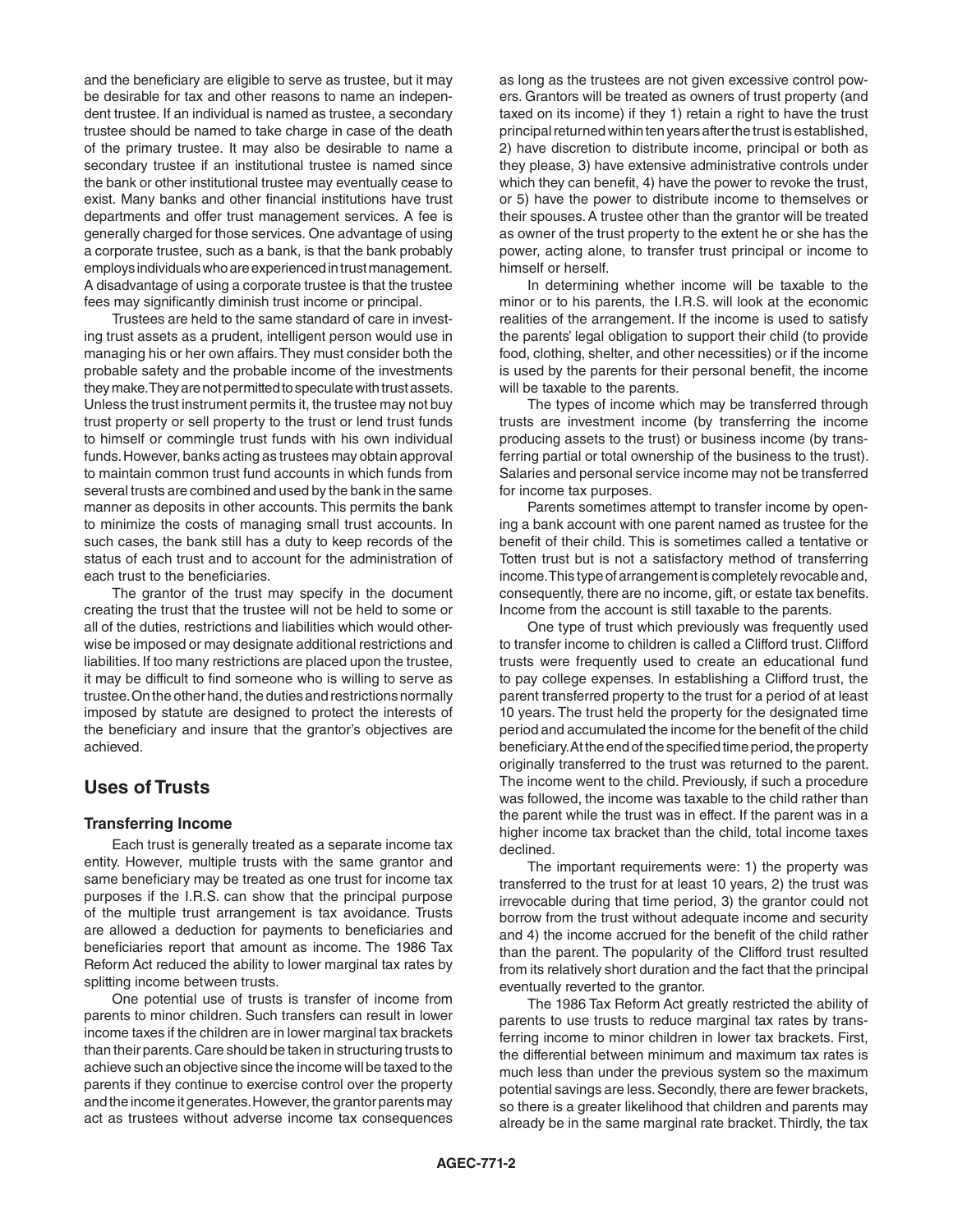act specifically restricted the ability of parents to transfer income to minor children. Clifford trusts that were not established prior to 1986 may no longer be established to shift income for tax purposes. The Kiddie Tax Rules will apply in this situation. If the child's net unearned income exceeds the annual inflation adjusted exemption amount (\$2,200 for 2019), this income is taxed at the parents highest marginal tax rate.

# **Avoiding Probate**

Individuals frequently desire to avoid the costs and public records of a probate proceeding. If the grantor's goal is to avoid probate and the costs associated with probate, an intervivos (lifetime) trust must be created. If the trust is created by a will, the trust will not take effect until after the probate process is completed. Either a revocable or an irrevocable intervivos trust may be used to avoid probate as long as the trust does not specify that the assets are to be poured back into the estate for distribution according to the terms of the will. Assets not included in the trust will still be subject to probate.

# **Avoiding Estate and Gift Taxes**

A transfer of property to a revocable trust is not normally considered to be a completed gift until the power to revoke the trust terminates. This has two effects. First, no gift tax results from the transfer of property to a revocable trust. Second, any property transferred to a revocable trust will still be included in the transferor's estate. Both of these results occur because the transferor has the power to revoke the trust and have the property returned at any time.

Irrevocable trusts pose fewer problems from an estate tax perspective. Since the grantor has permanently forfeited the property, the property is generally not included in his estate for estate tax purposes. However, care must be taken in creating the trust because if the grantor serves as trustee and has too much power, the trust assets may be included in his estate. Also, if the trust provides the beneficiary with the types of support that the grantor is legally obligated to provide, the trust property may be included in the grantor's estate.

Transfers of property to an irrevocable trust may be subject to gift tax if the amount of property transferred in a given year exceeds the annual gift tax exclusion. If spouses combine their gift tax exclusions, a maximum of \$30,000 (\$15,000 from each spouse) may be transferred to each recipient for 2019 without incurring gift taxes.

In order to qualify for the annual gift tax exclusion, the beneficiary must receive a present rather than a future interest in the trust property. In the case of trusts established for the benefit of children under the age of 21, this requires that either:

- 1a) the trustee must have discretion to distribute property and income before the beneficiary reaches age 21, and b) any remaining property must pass to the beneficiary at age 21, and
	- c) if the beneficiary dies before reaching age 21, the trust assets must be payable to his/her estate or
- 2) the beneficiary must be given a Crummey power. A Crummey power is a power of the beneficiary to withdraw assets from the trust for a limited period of time (such as 30 days) after the assets are transferred to the trust.

# **Marital Deduction Trusts**

It is sometimes desirable to establish a trust that will provide income for life to the surviving spouse, with the principal going to children or grandchildren upon the surviving spouse's death. From a tax perspective, it is desirable, if possible, to create the trust in such a way as to take advantage of the marital deduction. The marital deduction permits most transfers to spouses to escape estate and gift tax consequences. However, a problem sometimes arises in using trusts because the marital deduction is not allowed for most terminable interests and the interest which a surviving spouse receives in a life trust is a terminable interest. (For exception see section on QTIP trusts.)

A terminable interest is an interest which will terminate on the lapse of time or the occurrence or failure to occur of some contingency. Life estates, annuities and terms for years are all terminable interests. I.R.C. §2056(b) bars a marital deduction where:

- 1. the surviving spouse receives a terminable interest, and
- 2. the decedent also gave an interest to someone else who may possess or own the property after the surviving spouse's interest terminates (such as a remainder).

It doesn't matter whether the second interest was created at the same time as the spouse's interest or in a separate document. However, no problem exists if someone else is given a terminable interest and the surviving spouse receives the second interest.

# **QTIP Trusts**

The 1981 Economic Recovery Tax Act provided a special exception which permits terminable interest property which satisfies certain requirements to qualify for the marital deduction. Such property is called Qualified Terminable Interest Property (QTIP) and trusts which satisfy the requirements are called QTIP trusts. This exception permits the marital deduction for transfers of terminable interests if the surviving spouse is entitled to all income for life, payable at least annually, and if no one (including the surviving spouse) has the power to appoint any of the property to someone other than the surviving spouse during his or her lifetime. Income interests for a term of years or until remarriage will not qualify for the exception. In order to qualify, the donor or the transferor's executor must make an election on the estate or gift tax return. Once the election is made, it is irrevocable. The election may be made for part or all of the property, so some planning flexibility is possible.

# **Spendthrift Trusts**

Spendthrift trusts are trusts which are created to preserve assets which might otherwise be recklessly spent by beneficiaries. Such trusts limit the rights of the beneficiary's creditors to reach trust assets before they are distributed to the beneficiary and also limit the rights of the beneficiary to transfer his right to receive income from the trust. A grantor cannot create such a trust with himself named as beneficiary and thereby prevent his own creditors from reaching the trust assets. Oklahoma statutes also limit the amount of trust income that can be protected from creditors of non-grantor beneficiaries to \$5000 income per beneficiary per year. If one individual is the beneficiary of